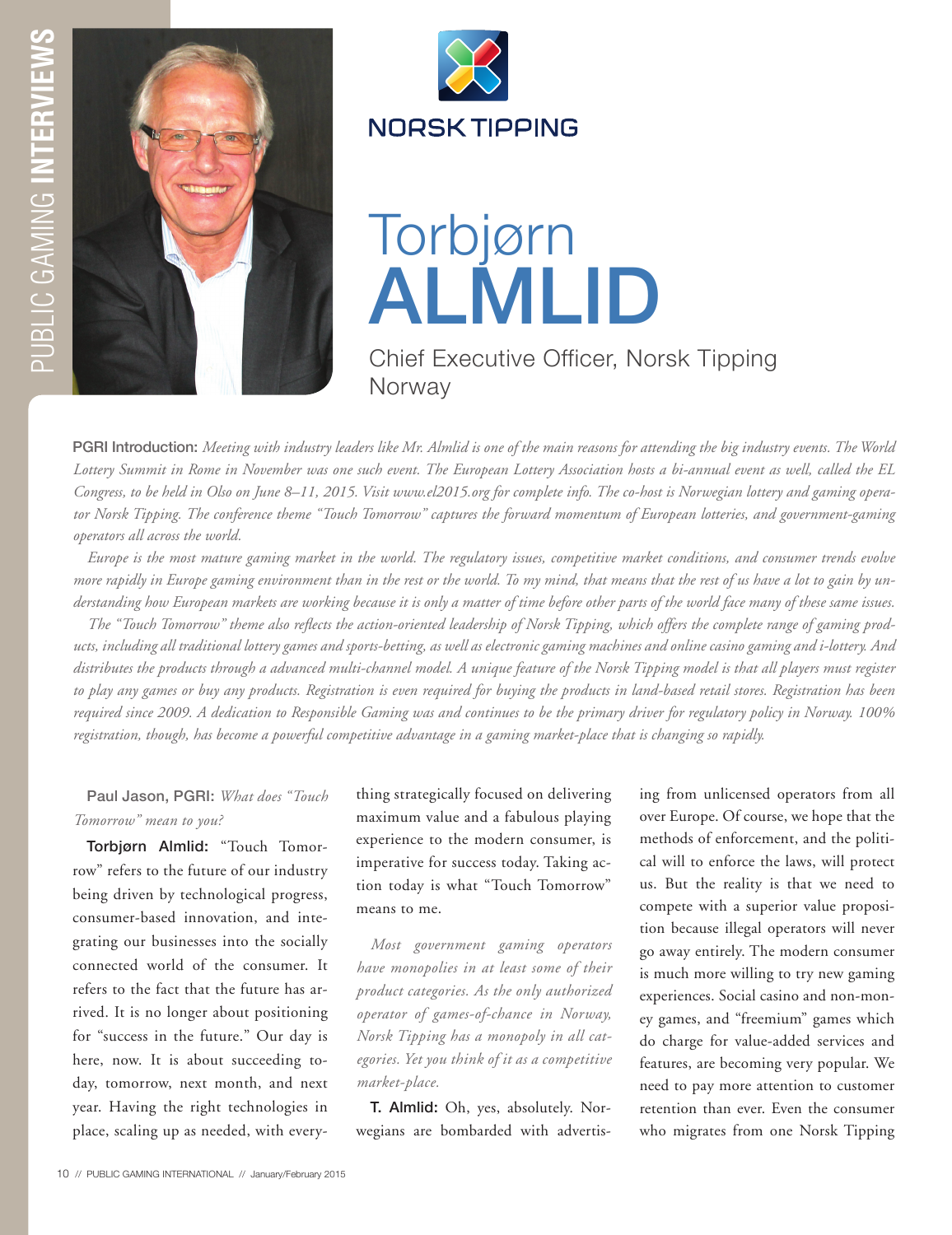game to another Norsk Tipping game is someone whose attention can be diverted by other offers. So we need to not only look at the top-line sales, we need to pay special attention to player patterns and participation levels.

The focus on the EL Congress "Touch Tomorrow" will help us all to understand how to succeed in a business climate that is shaped by constant disruption. Government lotteries have the support of the people and their political constituents. We just need to harness our resources to deliver superior value to the consumer. That means change and innovation because the consumer market is constantly changing.

*NorskTipping sure is taking that mandate to heart. What is it like to launch an entire suite of new online Interactive games in such a compressed time-frame, over the past nine months?* 

T. Almlid: It is going well in that we are exceeding expectations. But online games have a short life-span. So the need to refresh and continually launch new and exciting games is imperative and will always be a challenge. We have been innovating in every game category over the past four years, not just online. In spite of that, we have seen a slight decrease in number of customers. Sales continue to increase, but player-ship is flat. That concerns us, and so we are working to add more value and appeal to the games. We're doing that through what we call customer-driven innovation.

*Customer-driven innovation: Are lottery operators keeping up with the market-place? What can be done to accelerate the rate of innovation to be the leader in the games-ofchance industry?* 

T. Almlid: Norway has a population of just 5 million people. The revenues generated in a market this size are not big enough to support the kind of customer-driven innovation that is needed,

especially as regards to keeping up with the most advanced technologies. We need more support from our commercial partners. And we need to create alliances or partnerships with others to share the cost of innovation. That's why we are exploring possibilities for working with other government-gaming operators who have a similar need. We are all in a similar business. The technological needs are quite similar wherever you go. There is also some commonality to the game content such that some synergies could probably be found in the product development space.

We need to ask ourselves, as an industry, are we really going about the business of developing the technologies, game content, and other business functions, in the most efficient way possible? I don't think we are. I think there is tremendous duplication of effort. We are all investing our limited resources in creating the same innovations and solving the same problems. Instead of doing that, we could work together and deploy our resources in a more strategic fashion and accomplish much more. Commercial companies could reduce costs, at least some of which could be passed on to their customers, and increase speedto-market by collaborating with each other. Lotteries could do the same by sharing the costs and workload to create the technological solutions, and to some extent even game content, that applies to all of our businesses.

*Don't we all tend to focus on our differences instead of our commonalities? Different market conditions, different regulatory frameworks, different gaming cultures, etc.?*

T. Almlid: Of course we do. And to be sure, there are differences. And each lottery needs to be crystal clear in defining those areas where they need to exercise firm and direct control. For instance, at Norsk Tipping we would never want to lose our direct connection to the consumer, so that connection will never be mediated even if it were shown that costsavings or more value could be added by outsourcing functions that would come between us and the consumer. Advertising and promotion, CRM, brand management, sales to our retail partners, are a few of the mission-critical areas that we choose to retain direct control over. For Norsk Tipping, these are functions that fall into the customer-driven innovation bucket that remains the sole responsibility of the lottery.

The provision of the technologies that enable the business to operate, though, is already outsourced by lotteries everywhere. The technologies that drive these functions constitute the main cost centers for lottery operations. The state-ofthe-art technologies change rapidly and the cost for a smaller lottery like Norsk Tipping becomes very burdensome. IT is also mission-critical, but there is no reason why we as an industry could not collaborate more to bring down the costs, accelerate the adoption of the most advanced technologies, and increase speedto-market … all at the same time! The Information Technologies that drive this industry are not so different from operator to operator, regardless of the country or market or language or even the size of the lottery.

Game content development is a gray area because there are differences in gaming cultures, pop cultures in general, language, etc. But even so, there are still big overlaps that could yield efficiencies in product development too. Lotteries would all need to retain control over what is actually offered in their own market, but that does not need to prevent us from collaborating on game and product development.

To my mind, the obstacle relates to our internal business cultures. We are all so used to working independently from one another that it does not feel right to collaborate in ways that we have never col